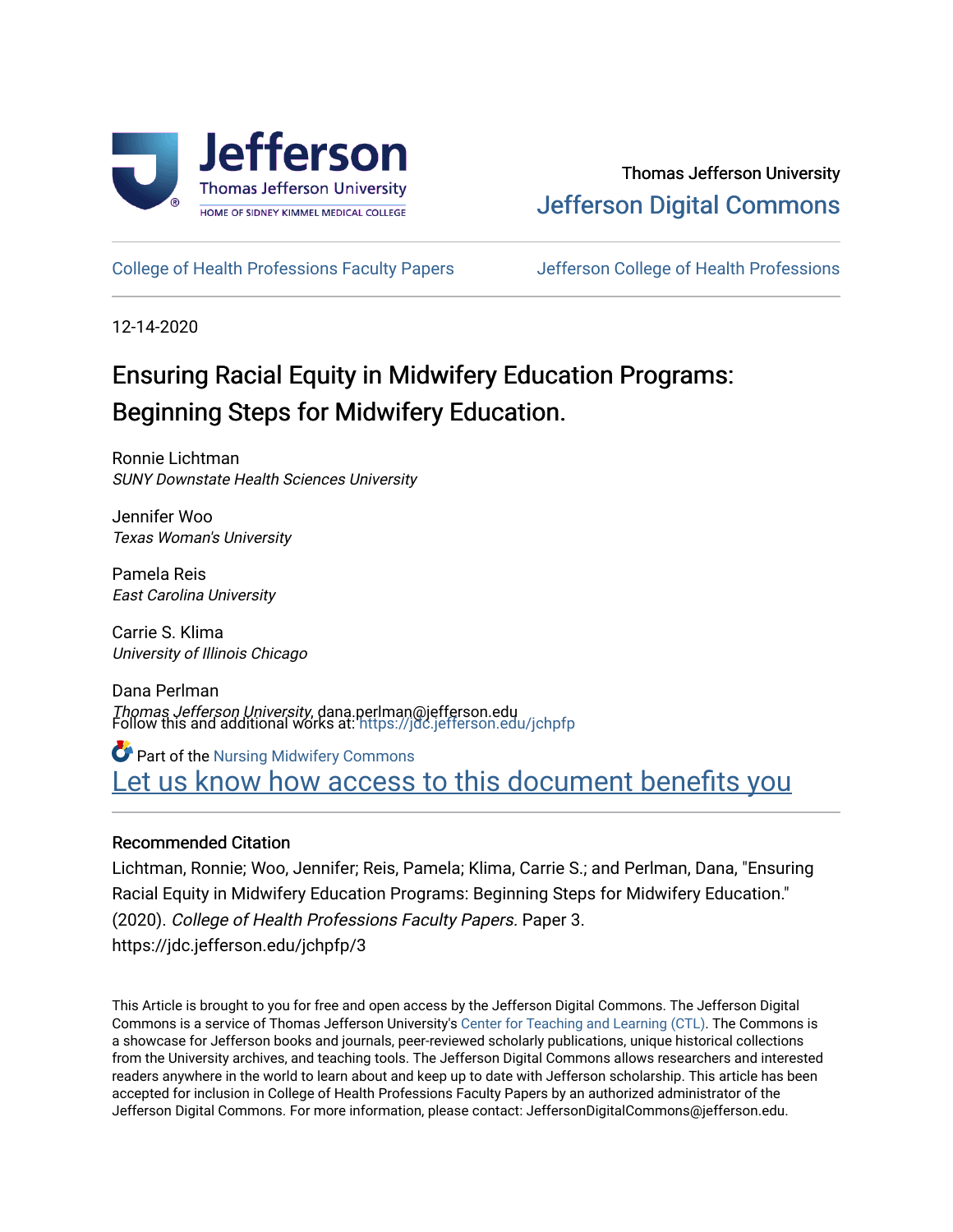# **ENSURING RACIAL EQUITY IN MIDWIFERY EDUCATION PROGRAMS: BEGINNING STEPS FOR MIDWIFERY EDUCATION**

### **INTRODUCTION**

In a 1981 editorial in the *Journal of Nurse-Midwifery*, Betty Carrington called for the recruitment of more individuals of color into the midwifery profession<sup>1</sup>. Citing descriptive research that concluded that the percentage of Blacks and persons of Hispanic ethnicity in nurse-midwifery was lower than that of the general population, she wrote "let us make a greater effort to see that it (midwifery) represents the cultural and ethnic richness of American society."<sup>1 (p2)</sup> Unfortunately, significant progress has not been made in reaching the goals set out by this early midwifery leader regarding racial and ethnic diversity.<sup>2</sup> More than 25 years later, an analysis of the membership data of the American College of Nurse-Midwives (ACNM) showed that only 7% of ACNM members and 5.8% of midwives recertifying through the American Midwifery Certification Board (AMCB) were identified as people of color, although 14.5% of midwives initially certified by AMCB were identified as people of color  $2$ . A review of the literature conducted in 2016, 35 years after Carrington's call for action, concluded that even with this increased number of persons of color entering into midwifery, the largest group of midwives remains white, at a higher percentage than makes up the general population of the United States.<sup>3</sup>

Today, in light of the ever-increasing awareness of the need to create a midwifery workforce that reflects the people we serve and the changing demographics of our nation<sup>4</sup>, addressing issues of diversity and inclusion within our education programs has become imperative. Taking a critical look at these issues is even more important in light of recent national exposure through social media of violence against Black, Indigenous,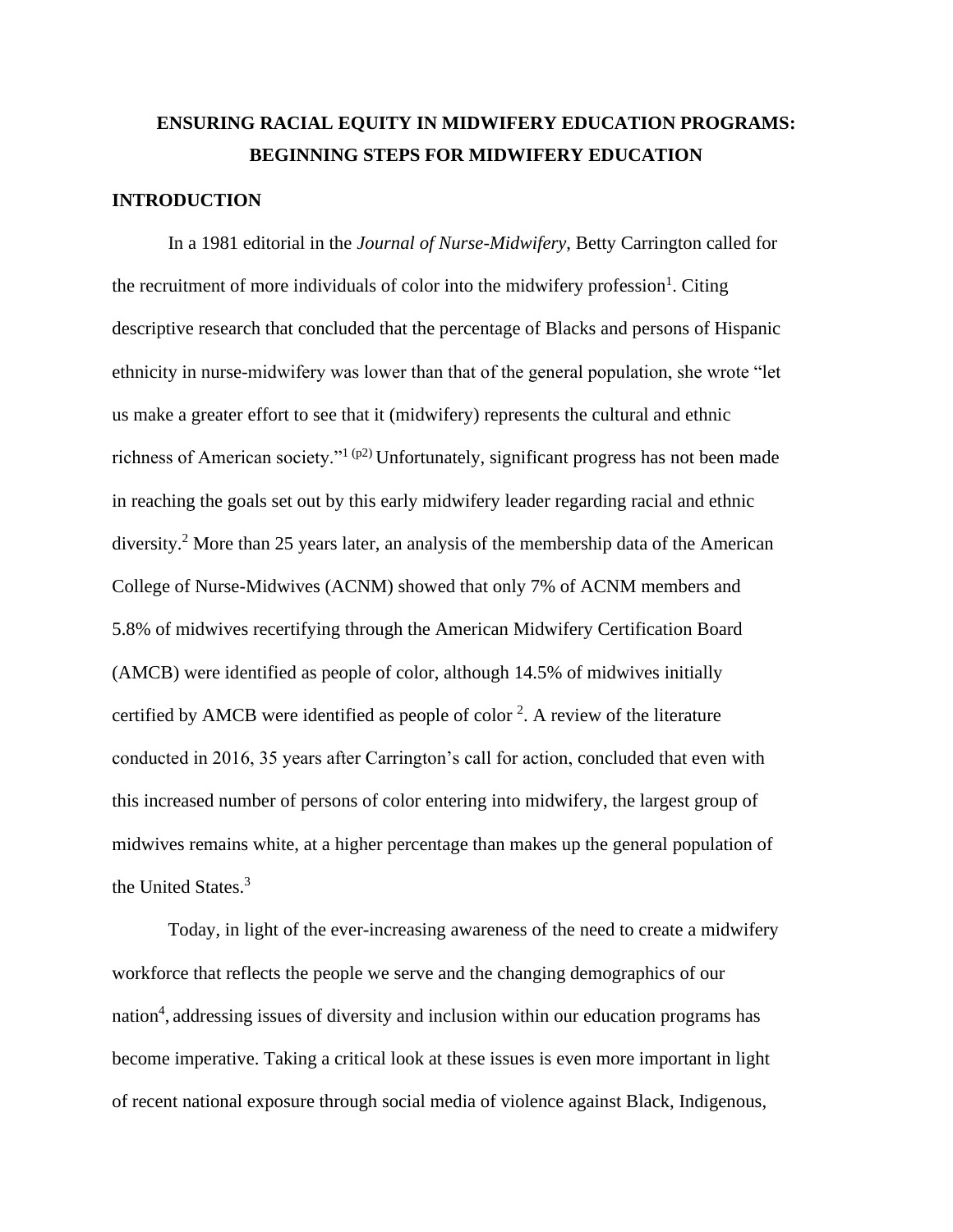and People of Color in the United States; the renewed and vocal outcry against such violence<sup>5</sup>; the recognition of the startling and unacceptable inequities in maternal and newborn morbidity and mortality<sup>6</sup>; and the inexcusable world standing of the United States in terms of these issues<sup>7</sup>. An evaluation of diversity and its various components can provide background and support for current and future initiatives within the midwifery profession and its educational programs around racial injustice and the need for diversity, equity, and inclusion.

The purpose of this commentary is to describe a beginning step that the Directors of Midwifery Education (DOME) took toward ensuring racial equity in midwifery education programs: the gathering of data. We will discuss barriers identified in the most basic components of ensuring equity and advocate for a concerted effort among stakeholders in midwifery education, DOME, ACNM, the Accreditation Commission for Midwifery Education (ACME), and AMCB, to address critical barriers.

#### **AN INITIATIVE FROM DIRECTORS OF MIDWIFERY EDUCATION**

DOME is a comprised of the program directors of all ACME-accredited midwifery education programs. Its broad purpose is to advance midwifery education through sharing of information, mentoring of new directors, and addressing issues relevant to midwifery education. The DOME members have the unique role of representing educators who prepare the next generation of midwives. In recognition of the importance and challenge of increasing the diversity within our profession, in 2016 DOME convened a Diversity and Inclusion Task Force consisting of volunteers from the organization. Although the task force was not given a mission by DOME, its members made the decision to start its work by collecting data from program directors and chairs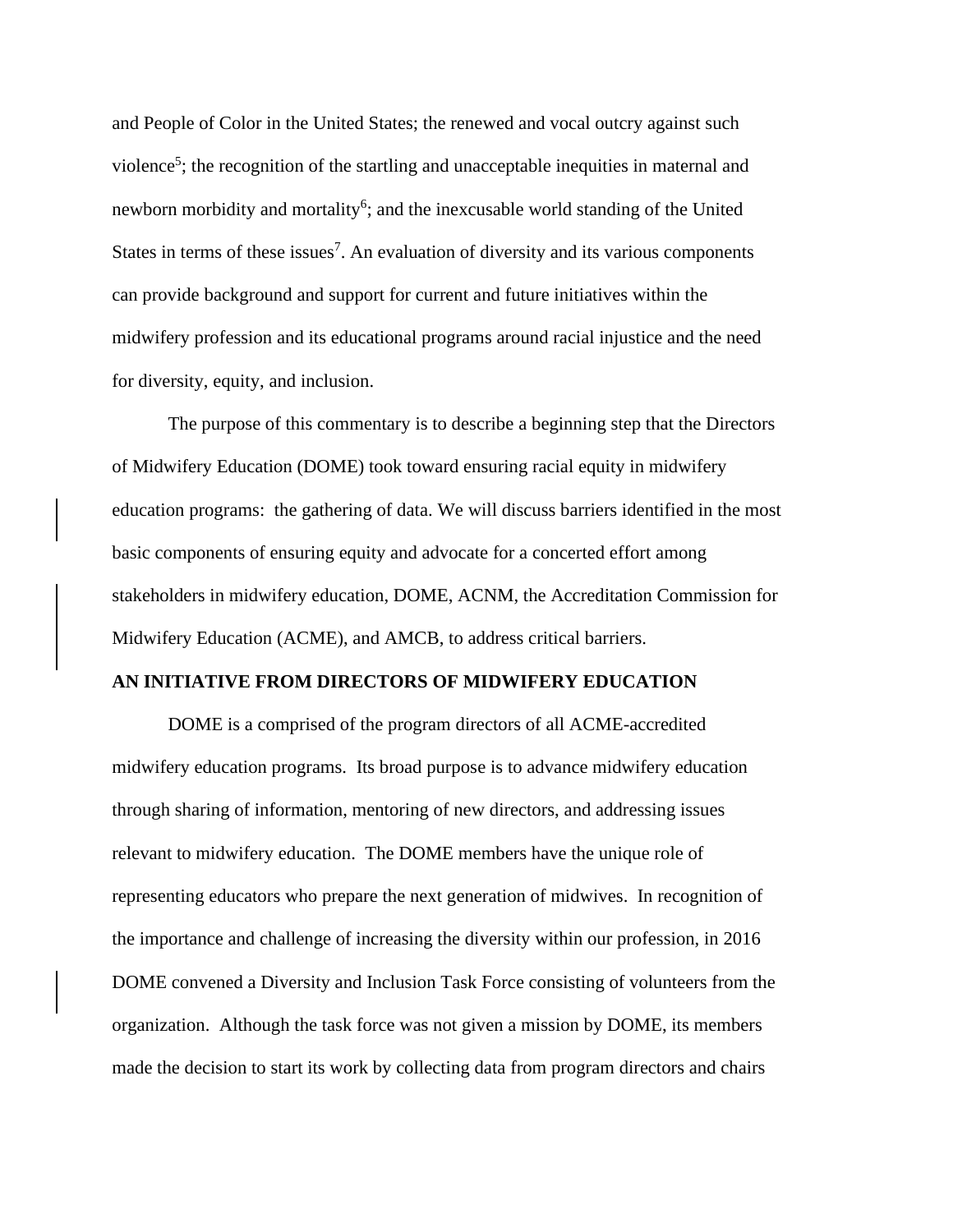on diversity among students and faculty within every midwifery program. What we discovered was that this was a difficult and complicated task due to the lack of a standardized methodology or tool for such data collection or reporting among midwifery education programs.

#### **Our Task: Gathering Data**

The task force designed a survey with input from the Midwives of Color Committee Chair. The survey included closed-ended questions about diversity and inclusion and open-ended questions about access to diversity and inclusion resources within the program and institution, including activities that the program had undertaken that were beneficial. Questions about diversity and inclusion included those relating to race, ethnicity, gender, disability, first generation college student, sexual orientation, and gender identity. Sexual orientation and gender identity were included together in the category LGBTQIA (lesbian, gay, bisexual, transgender, queer, intersex, asexual). Various aspects of student and faculty diversity and access to diversity and inclusion resources were also examined. The survey and study design were approved by the Institutional Review Boards of Thomas Jefferson University and SUNY Downstate Health Sciences University.

#### **What We Learned**

Twenty-eight program directors or chairs responded to the DOME survey. Their responses represent 72% of all United States (US) midwifery education programs and 131 faculty and 549 students across these programs. While most programs reported that they collected data on the race and ethnicity of students, there were a small number of programs who either did not collect data on race and ethnicity, or whose data were incomplete. Of the total number of students of color for whom race and ethnicity were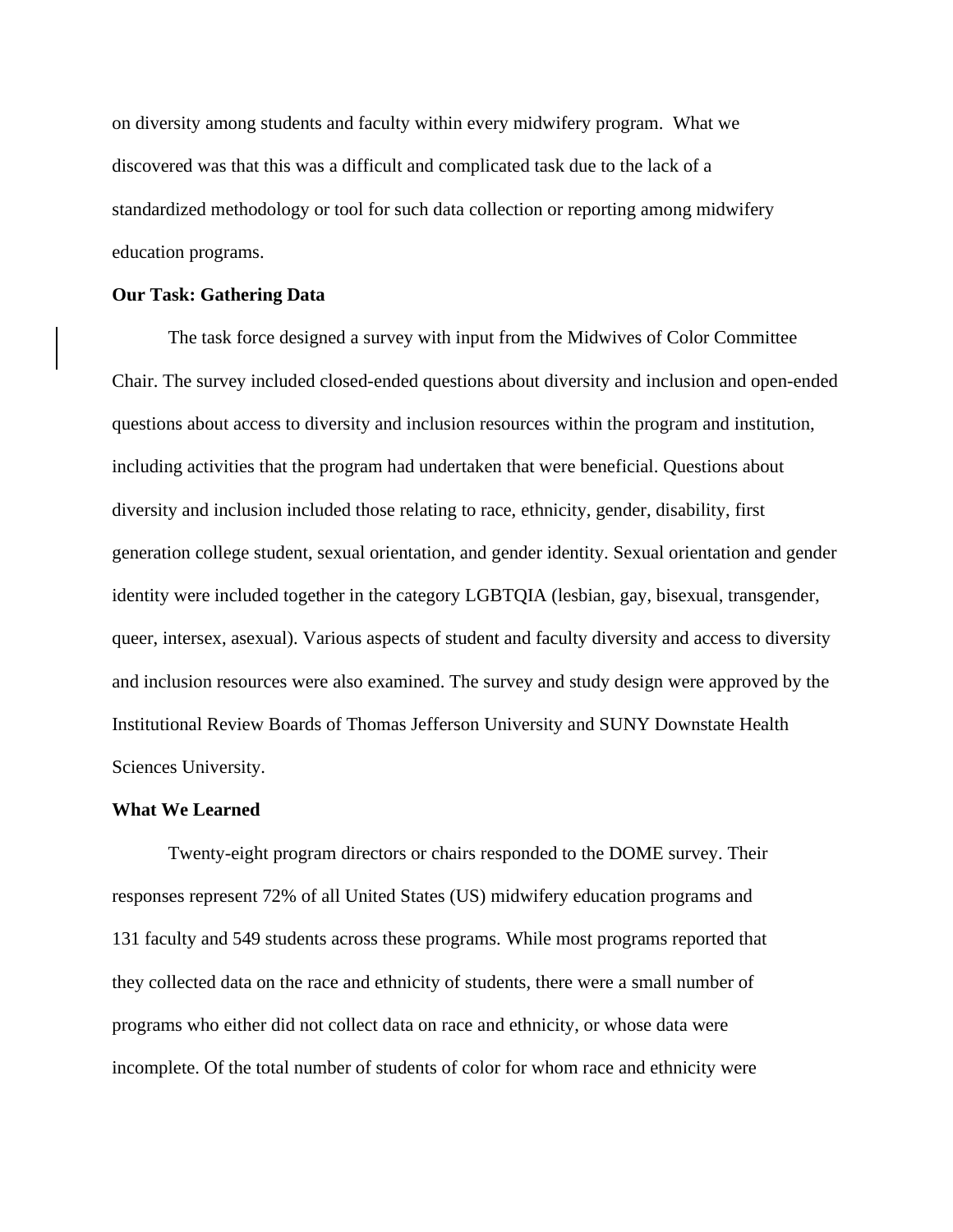reported, 14% were Black/African American, 3.6% were Asian, 2.9% were Latinx, 0.7% were Native American/Alaska Native, and 0.2% were Native Hawaiian/Other Pacific Islander. Approximately 8% of students identified as multiracial. Only 3 students who identified as male (0.5%) were reported; the race and ethnicity of the male students were not captured.

The range of faculty of color per program was 0-4. Among the midwifery program core faculty for whom race and ethnicity were reported, 9.2% were Black/African American, 3.8% were Latinx, 3.0% were Asian, 3.0 % were multiracial, and 1.5% were Native American/Alaska Native. None of the faculty reported in the survey identified as Native Hawaiian/Other Pacific Islander.

Most programs reported having resources to serve the needs of underrepresented students at the university or academic institution (86%), specific college, school, or department (71.4%), or midwifery program (60.7%). These resources included required course content that addressed issues of race, racism, diversity, and inclusion, and resources for development of content about race, racism, diversity, and inclusion through their academic institution, including professional development, special curricula and programming, and multicultural centers. Some examples of the activities implemented or sponsored specifically by midwifery education programs are an online multicultural center, a review of midwifery historical literature to understand the role and challenges of African American midwives in the early 20<sup>th</sup> century, creation of a Chief Diversity and Inclusion Officer position, holistic admission processes, required content within the curriculum that includes presentations by midwives of color, and workshops on transgender and queer care.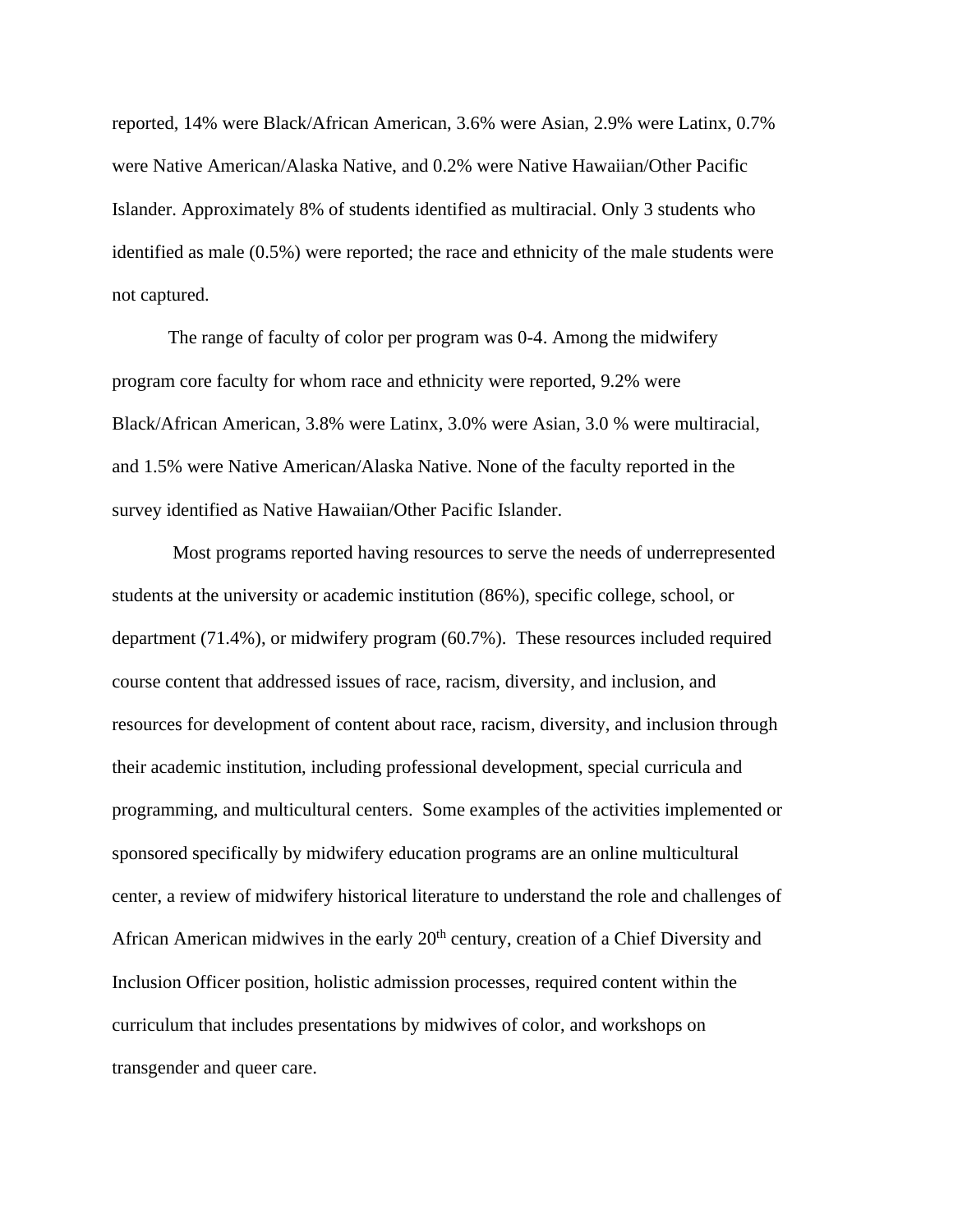#### **Where We Need to Improve**

Unfortunately, one striking observation that came from this effort was the lack of standardization of record keeping related to student and faculty diversity across programs. For example, there did not appear to be consistency in the extent of diversity data collected by the programs. Some look at first generation college attendance; others do not. Also, we were unable to discern how programs collected information on student or faculty diversity. Was it collected by the school, college, or university or the program itself? If the former, might statistics reported be combined with those of other programs in the same unit? Clearly, in order to assess improvements or lack of progress in student body diversity, and to develop and implement initiatives to diversify the midwifery workforce through increased enrollments of students from underrepresented groups, midwifery programs must take steps to ensure that data collected are consistent about various aspects of student diversity.

A second observation is that while the majority of programs collected data about racial and ethnic diversity, most programs did not collect student or faculty data about other aspects of diversity, such as LGBTQIA identity, disability status, students or faculty who identified as first-generation college students, or if English was a second language for students or faculty. For example, there was a lack of formalized mechanisms to keep track of midwifery students who identify as first-generation college students, despite research that shows that such students fall into a vulnerable category.<sup>8</sup> Further discussion of diversity should also include the broad areas of gender identity and sexual orientation. While all programs reported that they collected information on student sex using simple binary female/male designations, only 25% of midwifery educational programs collect information about sexual orientation, gender identity, or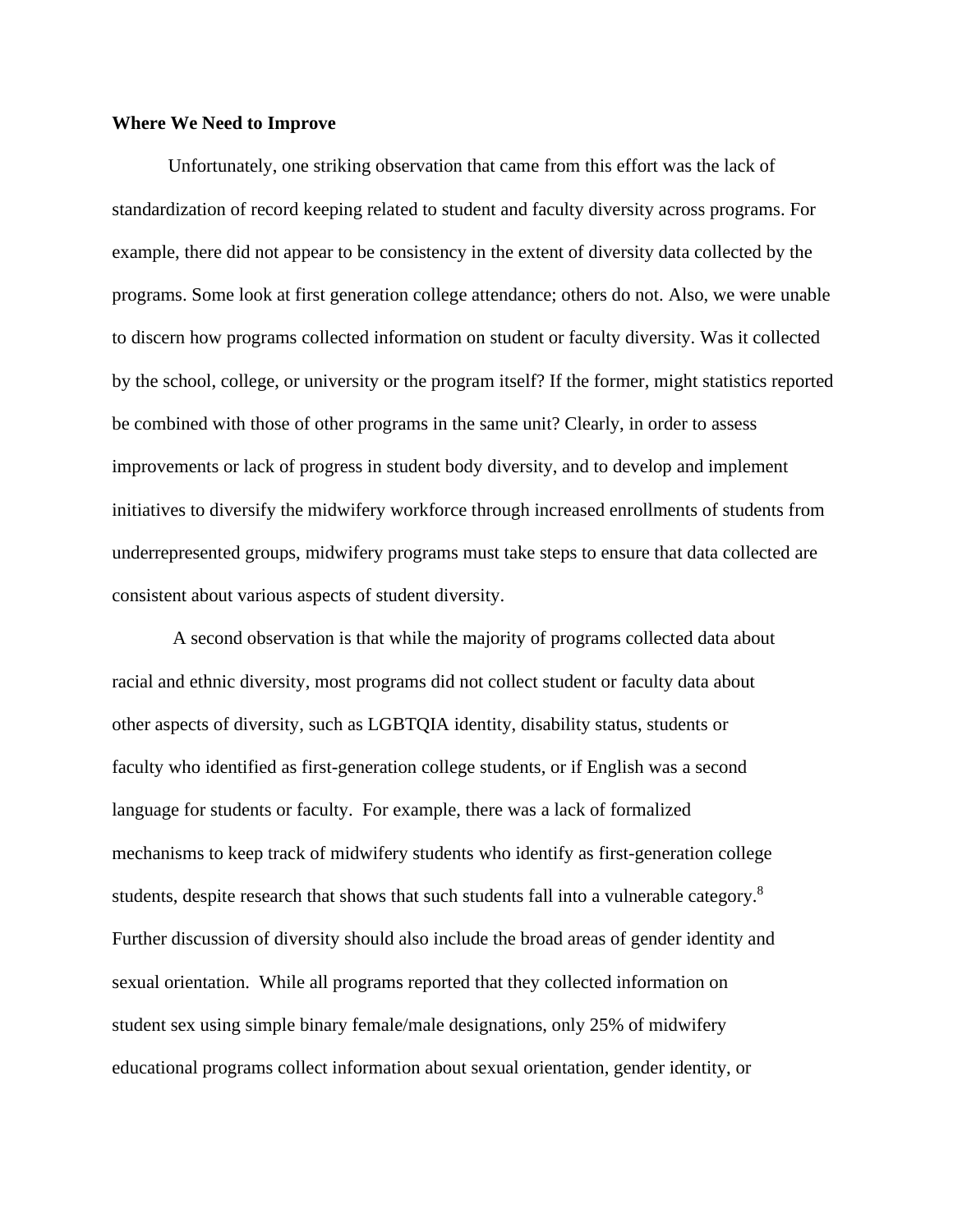gender expression of their students or faculty. The number of midwifery students who may identify not only as a racial or ethnic minority, but also as LGBTQIA is unknown, as is the number of faculty who so identify.

There was also a notable lack of diversity of current faculty among the 28 programs that responded to the survey. For example, 14.2% of the student body reported in the data are of Non-Hispanic Black ethnicity yet only 9.1% of the faculty currently teaching in midwifery programs are Non-Hispanic Black. In order to increase diversity of students entering midwifery programs, greater effort to diversify midwifery faculty is needed. Several studies in the health sciences support this contention. In a survey of recruitment strategies among physician assistant programs in the United States, one of the correlates of self-reported success in recruitment of a more diverse student body was a greater proportion of African American and Hispanic faculty on admissions committees.<sup>9</sup> A qualitative study about diversity in nursing education found that faculty diversity was one of several factors that influenced student diversity.<sup>10</sup> Another qualitative study of five medical schools concluded that "achieving an inclusive culture for diverse medical school faculty would help meet the mission of academic medicine to train a physician and research workforce."<sup>11 (p1363)</sup>

Finally, additional data are needed about how diversity services are implemented and utilized by midwifery programs and students. According to the current survey results, 75% of programs have both an office and officer of diversity and inclusion and 60.7% have support services specifically for underrepresented students, yet it is not clear what impact these services have in increasing diversity at a macro level or improving students'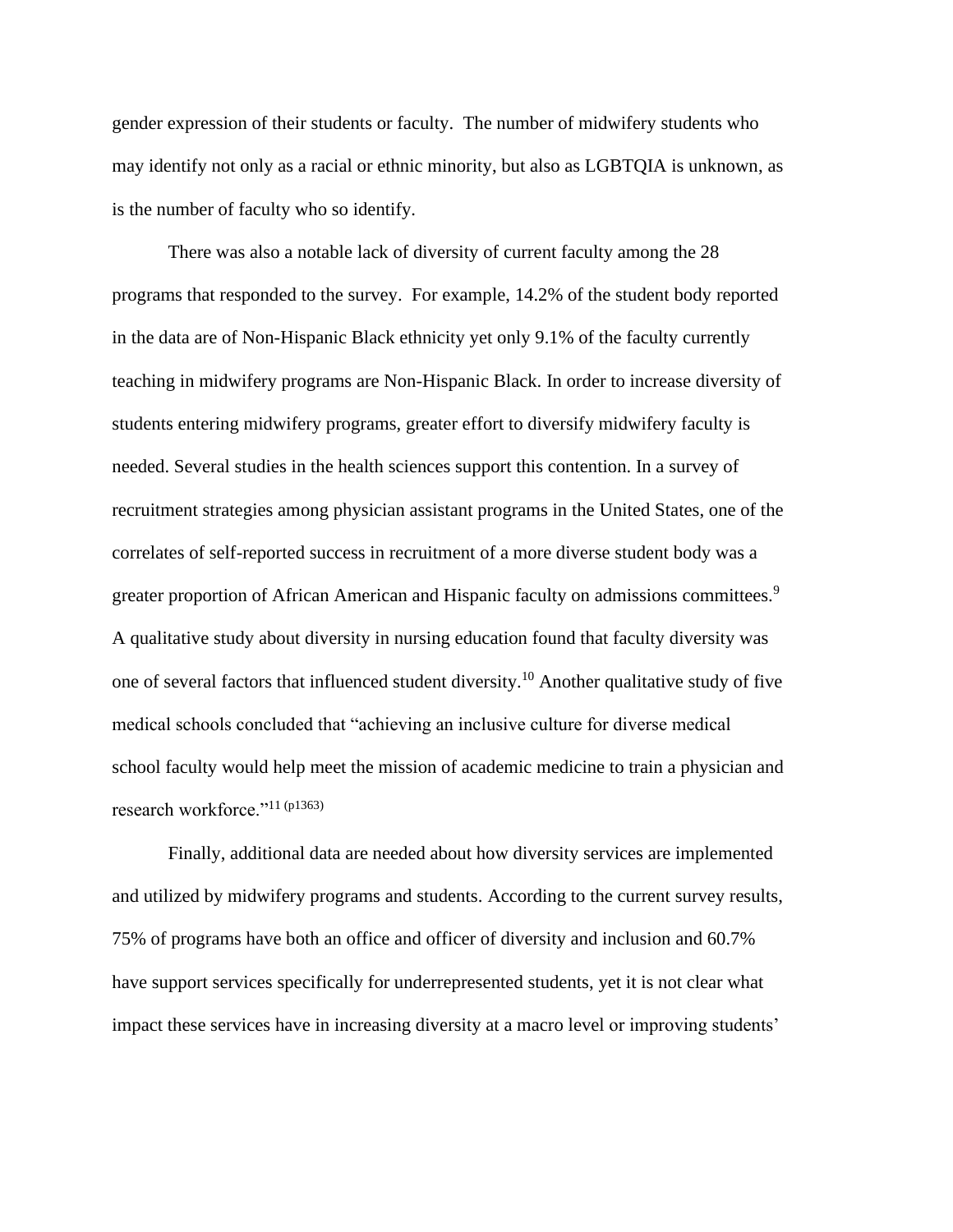experiences on a micro level. In fact, our survey did not capture if and how these services are utilized at all.

#### **RECOMMENDATIONS AND CONCLUSION**

This effort by the DOME Diversity and Inclusion Task Force has identified significant gaps in how certain variables related to diversity are defined and collected by midwifery education programs nationwide. As a result, the DOME task force calls for a collaborative effort among DOME, ACNM, ACME, and AMCB to develop clearer and more robust standardized definitions of various components of diversity in midwifery education. We also call for a consistent methodology for data collection by midwifery programs themselves, as opposed to relying on college or university level data. We advocate for full transparency in reporting of data within midwifery programs similar to the way universities report these data for prospective applicants. We support the setting of benchmarks for these metrics, not in terms of specific numbers, but in terms of improvement over time. Openness and transparency among the stakeholders will allow for accountability in enrollment, accreditation, and certification, which is the only way to ensure success in increasing the diversity of midwifery education programs and thus the midwifery workforce. It is also a huge step toward ensuring equity.

One of the challenges will be to address and examine the specific needs of students who are typically underrepresented in midwifery programs.<sup>10</sup> A vital step to further elucidating the experience and needs of underrepresented students in midwifery programs is to survey the students themselves, particularly with regard to how they are currently being supported and in what ways they are not.

Additional recommendations for furthering the important work of diversifying the midwifery workforce must acknowledge institutional racism and how midwifery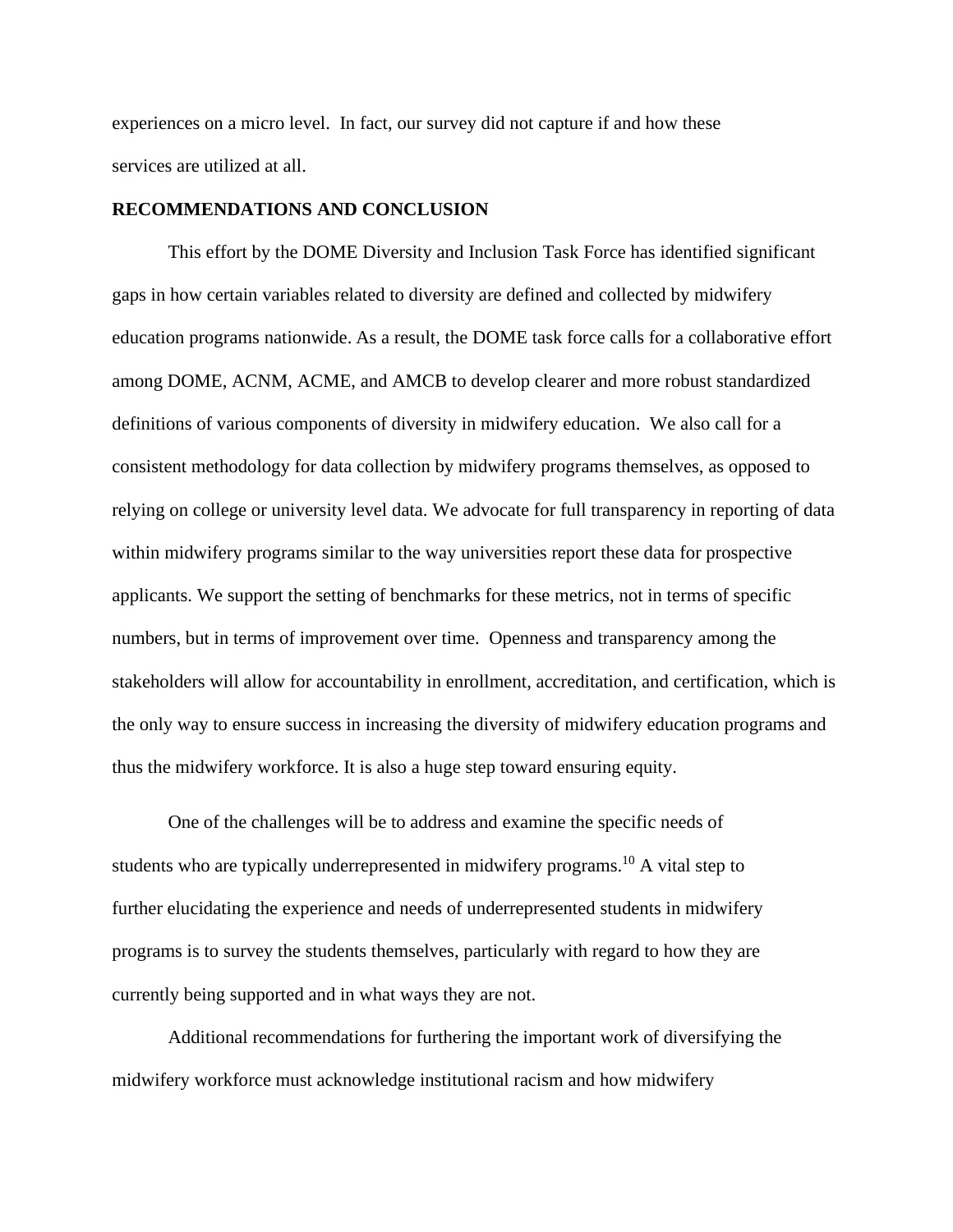programs could be perpetuating a culture of whiteness at the expense of midwifery students of color. This will require a multi-pronged research and action approach that will determine appropriate metrics to measure and assess the ways midwifery programs recruit students of color; to analyze how white supremacy and racism affect all aspects of the experiences of students of color in midwifery programs, and perhaps even discourages students from pursuing midwifery as a profession; to acknowledge and recognize the accomplishments of midwives of color; and to develop ongoing and indepth anti-racist curricula and training for both faculty and students. Such work has been long overdue within the profession of midwifery. Now is the time for midwifery to take a stance and be proactive in diversifying the midwifery workforce, starting with midwifery education, for the betterment of mothers and babies in this country.